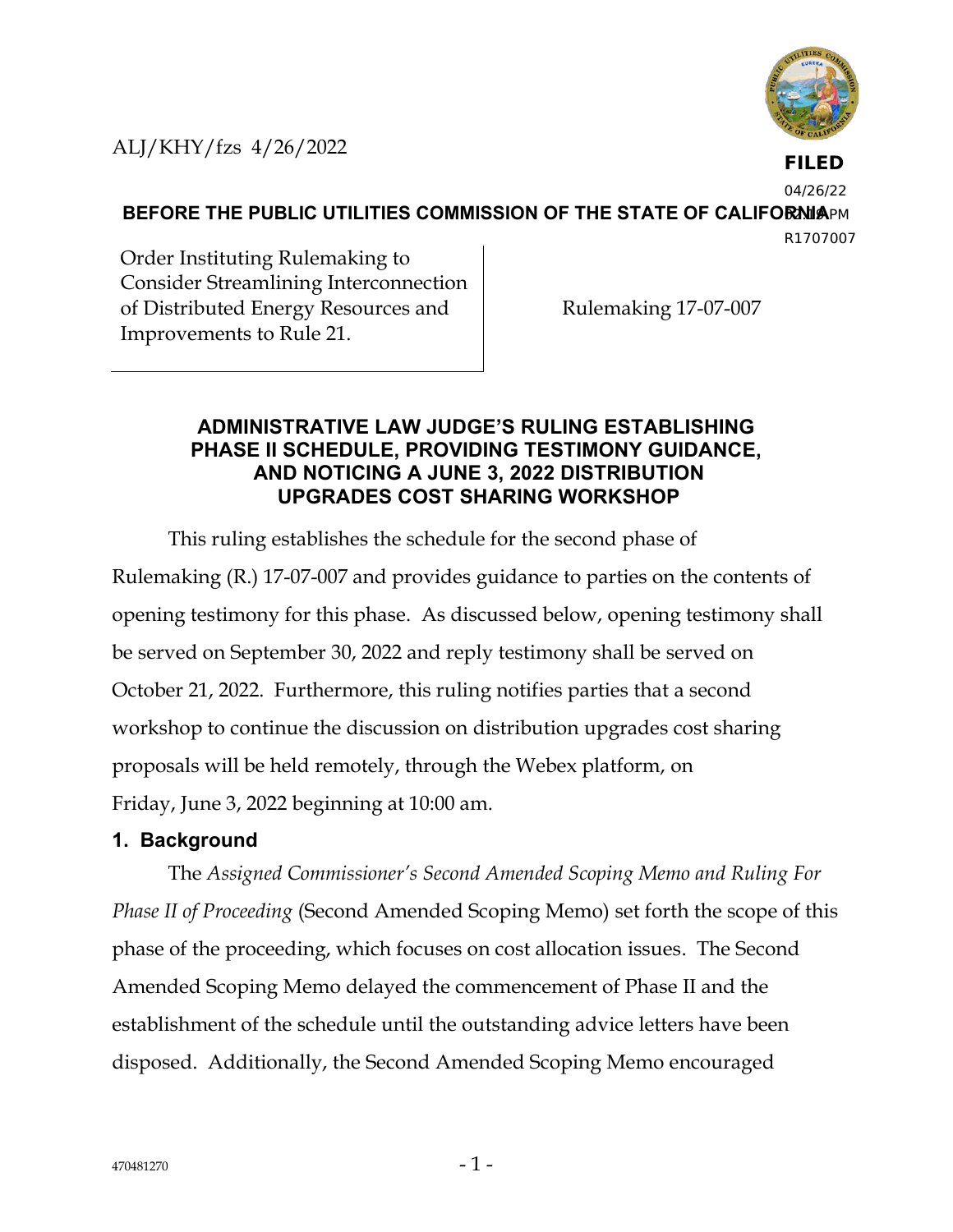#### R.17-07-007 ALJ/KHY/fzs

parties to meet in order that they would have a better understanding of technical aspects of the scoped issues as well as party positions.

On February 28, 2022, the assigned Administrative Law Judge issued a ruling notifying parties that a workshop to commence Phase II would be held on March 24, 2022 (March Workshop). Related to this ruling, parties reviewed the scope during the March Workshop and discussed expectations for the testimony. The Administrative Law Judge provided a list of topics to be addressed in testimony as well as a proposed proceeding schedule. Parties were invited to comment on the proposed contents of testimony and the proposed schedule. A copy of the slides presented to parties is provided with this ruling as Attachment A.

On April 13, 2022, Energy Division facilitated a workshop to discuss the topic of distribution upgrades cost sharing and provide parties an opportunity to present preliminary ideas on proposals for such cost sharing. Parties also presented information on cost sharing programs currently being deployed in the states of Maryland, Massachusetts, and New York.

#### **2. Phase II Proceeding Schedule and Notice of Second Workshop on Distribution Upgrades Cost Sharing**

The Administrative Law Judge provided a proposed proceeding schedule during the March Workshop, as shown on Slide 21 of Attachment A. Parties generally supported the proposed schedule. However, representatives of Pacific Gas and Electric Company, San Diego Gas & Electric Company, and Southern California Edison Company (Utilities) commented on the timing of the opening testimony, explaining that the costs estimates to be provided in testimony would depend upon the disposition of the remaining advice letters. During the March Workshop, Energy Division reported that remaining advice letters had not been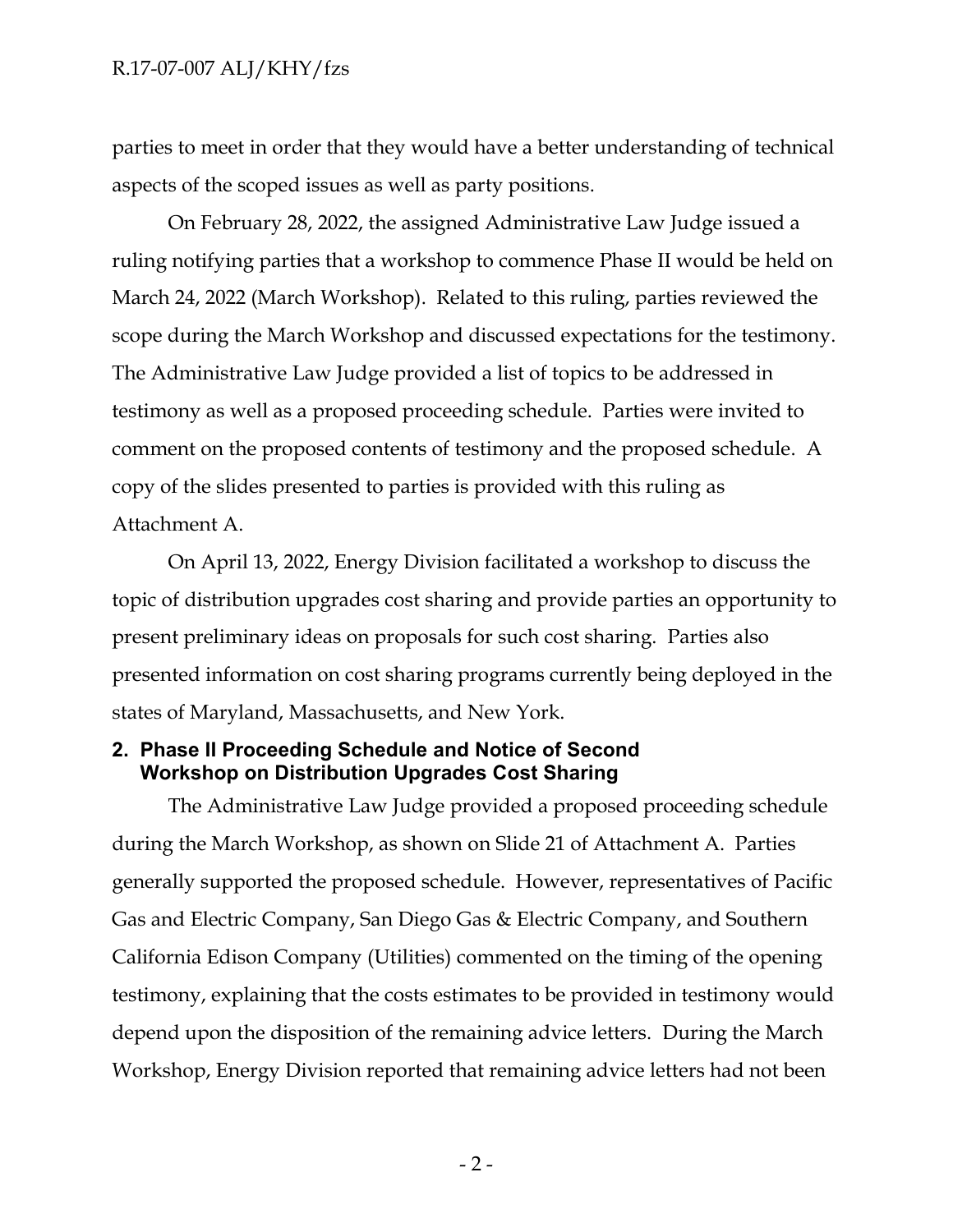disposed of yet. Representatives of Utilities requested an additional month to prepare and serve opening testimony.

As noted in the background above, a workshop on distribution upgrades cost sharing was held on April 13, 2022. The proposals presented by parties were preliminary and, in order to ensure a complete record, a second workshop is necessary. The workshop will be held on Friday, June 3, 2022 beginning at 10:00 a.m. and ending approximately at noon. Parties can join by computer or phone as indicated below.

Join by computer:

Meeting login link: [https://cpuc.webex.com/cpuc/j.php?MTID=m96ace355a25c5ae6d31dbf5](https://cpuc.webex.com/cpuc/j.php?MTID=m96ace355a25c5ae6d31dbf56434fe143) [6434fe143](https://cpuc.webex.com/cpuc/j.php?MTID=m96ace355a25c5ae6d31dbf56434fe143) Meeting number: 2493 697 9723 Meeting Password: dx\_upgrades

Join by phone:

1-855-282-6330 United States Toll Free +1-415-655-0002 United States Toll Access code: 249 369 79723

Parties are instructed to confirm workshop participation no later than May 24, 2022 by sending an email to James "Jimmy" Mahady at

[james.mahady@cpuc.ca.gov.](mailto:james.mahady@cpuc.ca.gov)

In recognition of (i) the need for this additional distribution upgrades cost sharing workshop; (ii) the need to have a final disposition of the outstanding advice letters from phase 1 of the proceeding so that parties know what costs estimates are needed; and (iii) the need for additional time to analyze cost estimates for certain aspects of the opening testimony and finalize proposals from the workshop, the proposed schedule has been adjusted accordingly. I note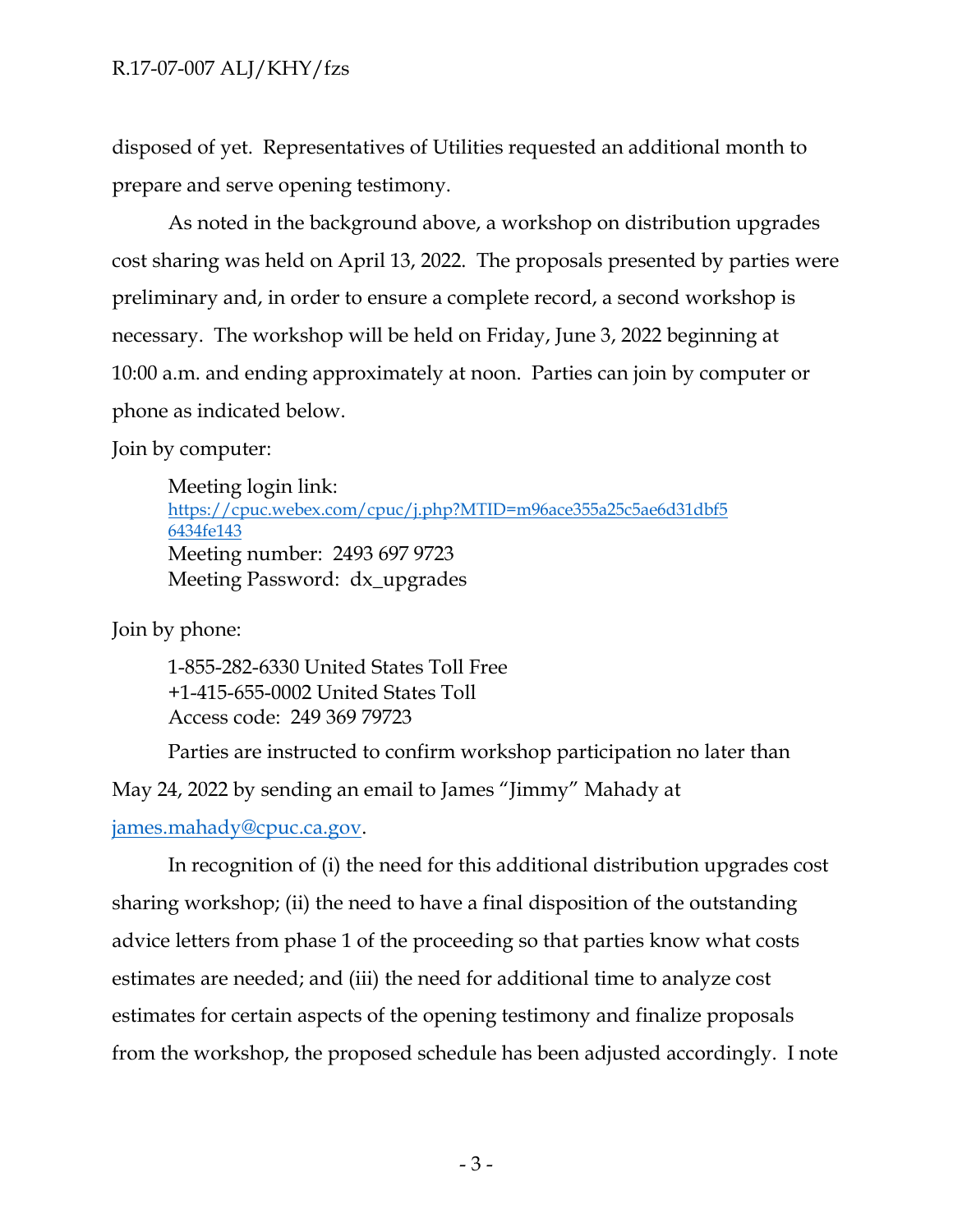that Utilities have had over a year to analyze and prepare cost estimates,

including estimates of the various outcomes of the advice letters.

| <b>Activity</b>                       | Date                               |
|---------------------------------------|------------------------------------|
| Distribution Upgrades Cost Sharing    | June 3, 2022                       |
| Workshop Two                          | 10:00 a.m. to 12:00 p.m.           |
| <b>Opening Testimony Served</b>       | September 30, 2022                 |
| <b>Rebuttal Testimony Served</b>      | October 21, 2022                   |
| Party List of Disputed Facts Served   | November 4, 2022                   |
| <b>Remote Status Conference</b>       | November 15, 2022                  |
| Remote Evidentiary Hearing            | December 1 - 7 (optional days of   |
|                                       | December 8 -9 reserved, if needed) |
| <b>Opening Briefs Filed</b>           | January 6, 2022                    |
| Reply Briefs Filed (Record Submitted) | January 20, 2022                   |
| Proposed Decision Issued              | 90 Days after Record Submission    |

The following schedule is adopted:

# **3. Party Guidance for Opening Testimony**

During the March Workshop, the Administrative Law Judge presented a list of proposed topics parties should address in testimony, see Slides 19 and 20 of Attachment A. It is anticipated that only Utilities would have the information to present opening testimony on certain topics, as noted in the slides. During the workshop, parties asked for clarification on some topics but generally agreed on the list. Accordingly, parties are encouraged to provide testimony on the following topics. As indicated below, it is anticipated that only Utilities have access to information for opening testimony for certain scoped issues.

• Utilities should provide testimony that includes implementation details and costs for Proposal 8l, which was adopted in concept in Decision (D) 20-09-035.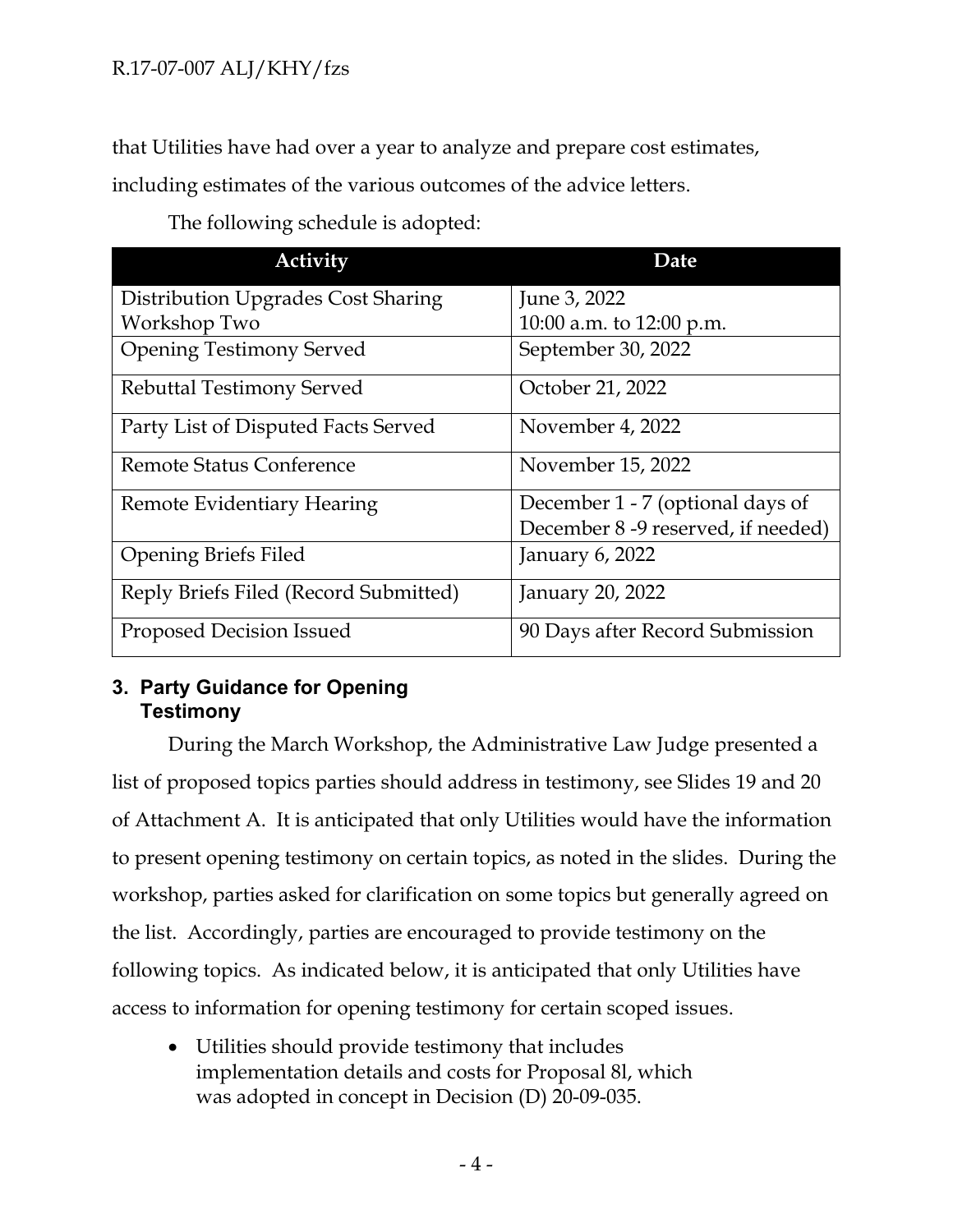Proposal 81 requires Utilities to post an indication of potential Screen L results on Integration Capacity Analysis maps. D.20-09-035 directed Utilities to continue to develop proposals for implementing Proposal 8l and submit in testimony along with necessary technology solutions and tools, and proposed implementation costs. (D.20-09-035 at 45.).

- All Parties should provide testimony supporting or opposing the adoption of Option A of Proposal 8i and Utilities should also include proposed costs to implement Option A. Option A of Proposal 8i was considered in D.20-09-035 but not adopted because the record did not contain costs associated with this option and did not provide facts regarding the allegation that Option A would make the Fast Track process less efficient. D.20-09-035 stated the Commission would reconsider Option A in the ratesetting phase of the proceeding. (D.20-09-035 at 44.)
- Utilities should provide testimony that includes the costs and any additional infrastructure details to implement the Utilities' counter proposal for Issue 9. The Commission adopted the Utilities' counterproposal for Issue 9 with modification in D.20-09-035. Issue 9 looks at the conditions of operations the Commission should address to allow distributed energy resources to perform within existing hosting capacity constraints while avoiding the triggering of upgrades. The counter proposal -which cannot be implemented until a certification scheme for the Limited Generation Profile has been developed and adopted - allows a customer to establish monthly scheduled output limits using a Limited Generation Profile, includes a 10 percent buffer and allows Utilities to reduce generation but only to ensure safe and reliable service. (D.20-09-035 at 55-60.)
- Utilities should include a detailed proposal, the related costs, and a cost-benefit analysis for implementation of the Lightning Review Process adopted in D.20-09-035. The concept of the Lightning Review Process was adopted by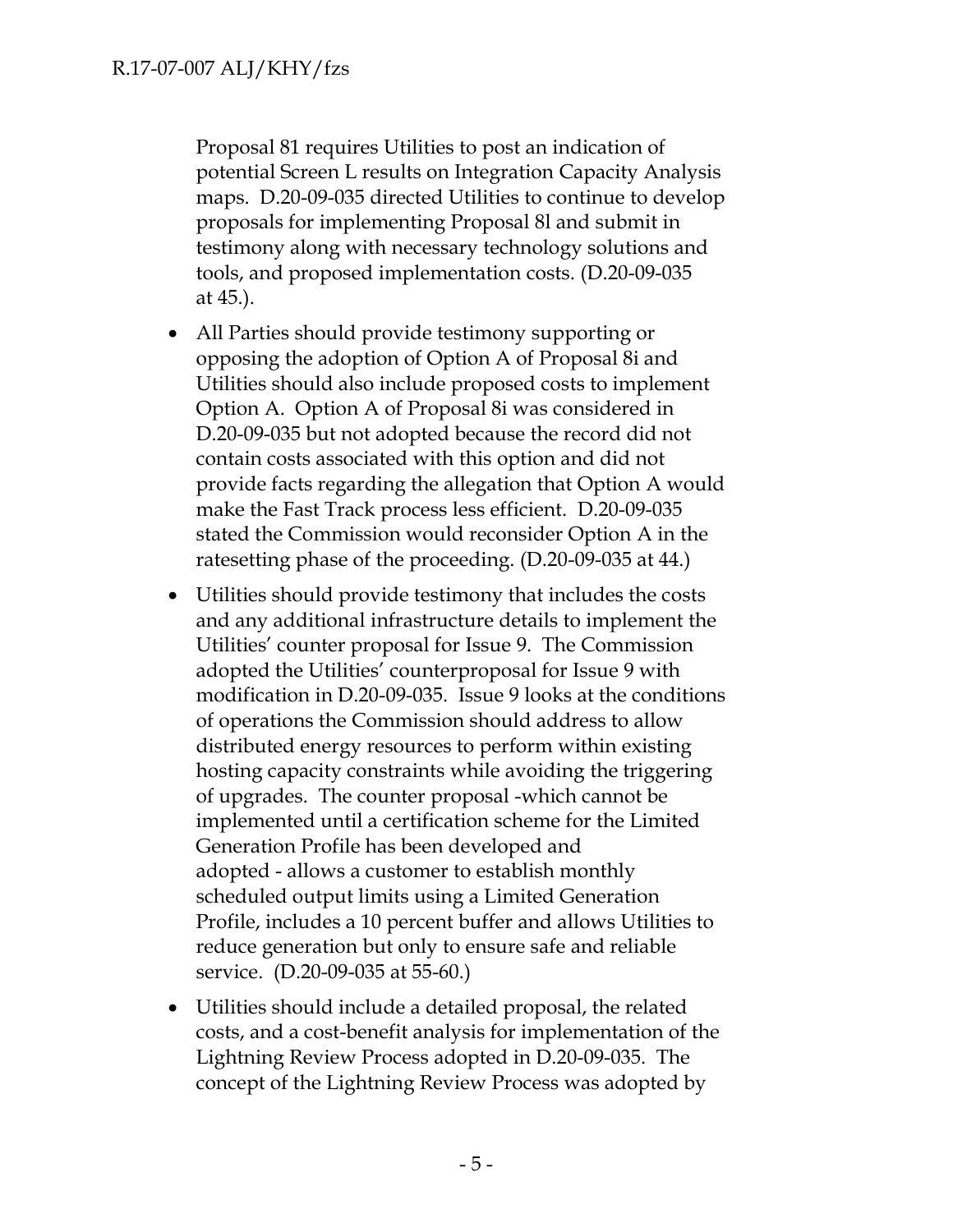the Commission in D.20-09-035 along with four principles for developing enhancements for streamlining in the process. The Lightning Review concept is predicated on an interconnection review process streamlined to the maximum extent possible for the broadest range of applications for non-exporting energy storage installations. (D.20-09-035 at 76-81.)

- Parties should provide testimony to justify whether the Commission should revise the current policy and process regarding distribution upgrade costs. D.21-06002 found insufficient evidence to revise such policies but found value in continuing an exploration of the issue.
- Parties may provide testimony that includes data from the Utilities' October 22, 2021 report on costs associated with all interconnections and impact of cost shifts from net energy metering projects triggering upgrades. D.21-06-002 found unclear costs and benefits in the current distribution upgrade process. Hence, Utilities were directed to perform a study on the costs of upgrades related to both net energy metering projects and non-net energy metering projects and file the data in this proceeding. Specifically, Utilities were directed to file a report on the impacts on non-net energy metering customers of the cost shift of upgrades related to net energy metering projects that were paid by applicants triggering the upgrades but have not benefitted other interconnection customers or ratepayers. (D.21-06-002 at pages 32-34 and Ordering Paragraph 7.)
- Parties should provide testimony on Distribution Upgrades Cost Sharing Proposals including complete details on proposals discussed during the April 13, 2022 and upcoming June 3, 2022 workshops. D.21-06-002 noted that parties presented ideas for changes to the current costsharing process but not full proposals. (D.21-06-002 at 32-34.) Further guidance may be provided following the June 3, 2022 workshop.
- All parties should provide testimony that addresses whether the Commission should revise the Rule 21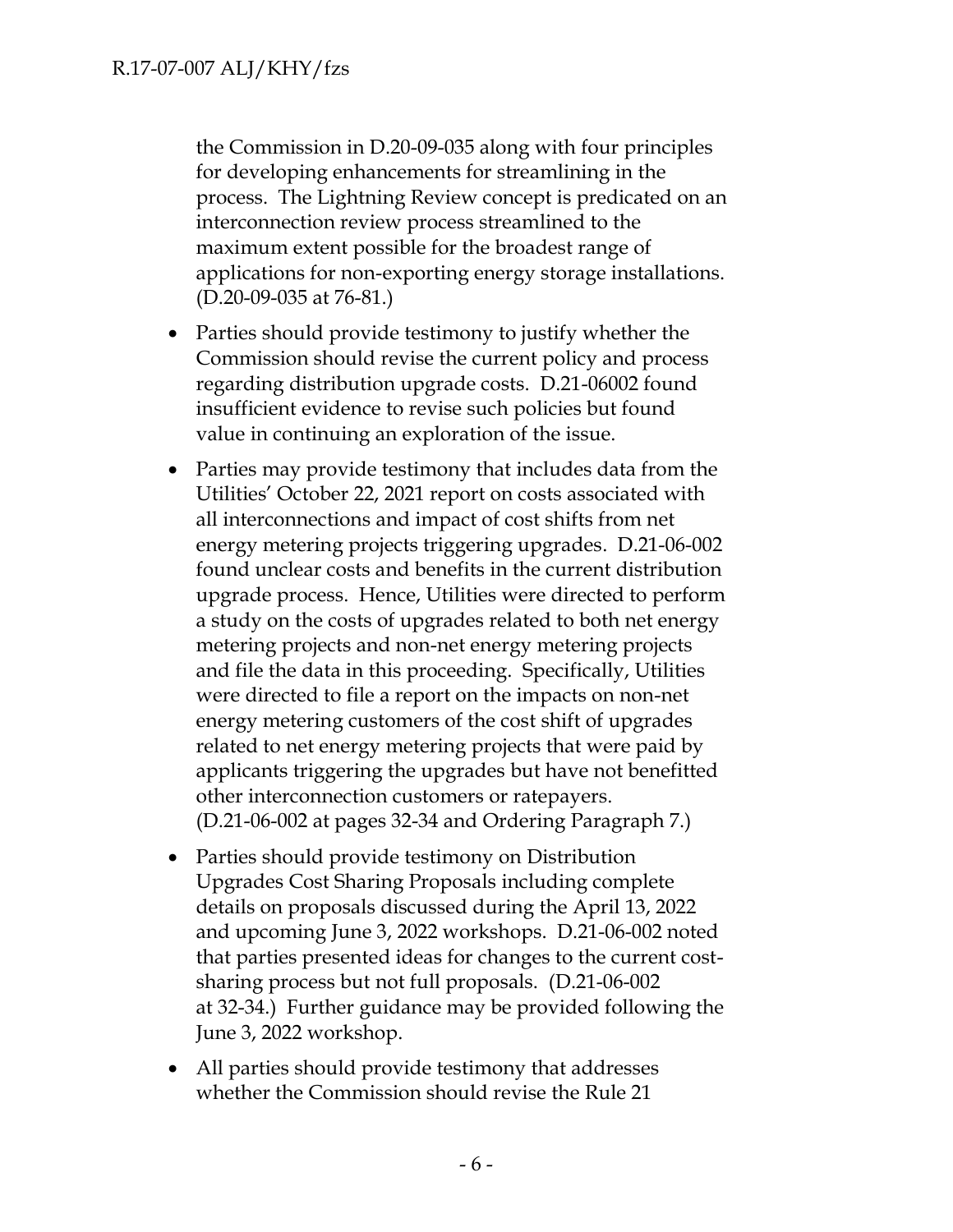application fee for non-net energy metering systems. Testimony should include proposals and justification for any revisions.

## **IT IS RULED** that

1. A second distribution upgrades cost sharing workshop will be facilitated by Energy Division on Friday, June 3, 2022, beginning at 10:00 a.m. and will be held remotely on the Webex platform at the link and telephone number provided in section 2 above.

2. Parties shall confirm attendance at the June 3, 2022 workshop by sending an email to James Mahady as described in section 2 above.

3. The proceeding schedule presented in section 2 is adopted.

4. Parties shall serve opening testimony as indicated in the guidance provided in section 3 above on September 30, 2022. Reply testimony shall be served on October 21, 2022.

Dated April 26, 2022, at San Francisco, California.

/s/

Kelly A. Hymes Administrative Law Judge